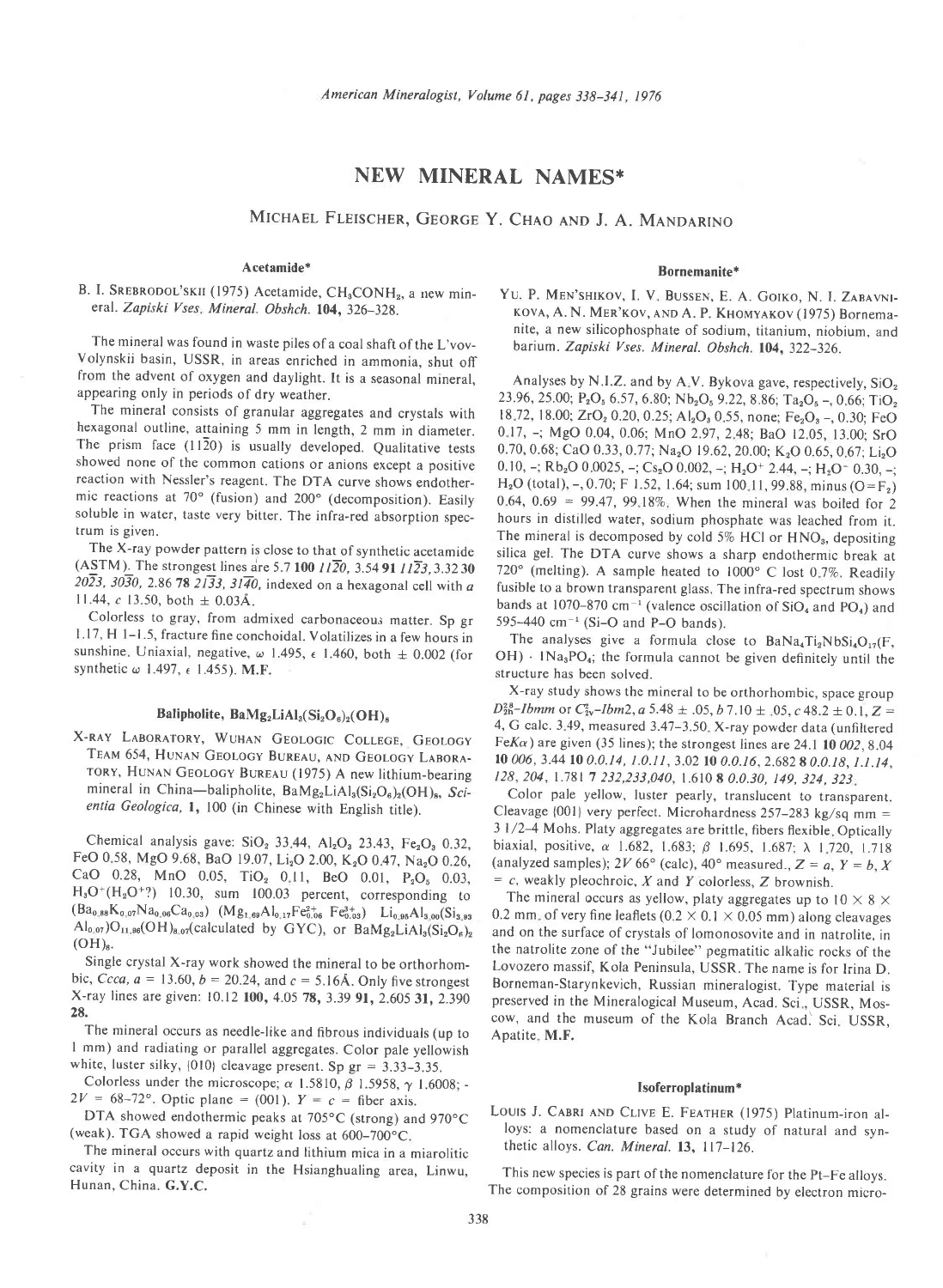probe analysis. The ranges of the various elements are: Pt 80.0 to 91.3, Ir 0.0 to 3.4, Os 0.0 to 2.1, Ru 0.0 to 4.9, Rh 0.0 to 5.7, Fe 6.2 to 11.5, Cu 0.0 to 2.2, Ni 0.0 to 0.5, Sb 0.0 to 0.60, total 95.8 to 101.40 wt %. These data gave a general formula of (Pt, Pd, Ir, Os, Ru, Rh),(Fe, Cu, Ni, Sb).

The mineral is cubic (primitive). The strongest lines in the Gandolfi pattern (in Å for Co/Fe radiation) are: 2.228 9  $III$ , 1.932 7 200, 1.365 7 220, 1.163 10 311, 1.115 6 222, and 0.9667 6b 400. These data are for a grain which has the following composition:  $\mathsf{Pt}_{2.93}(\mathsf{Fe}_{1.01}\mathsf{Sb}_{0.03}\mathsf{Cu}_{0.02}\mathsf{Ni}_{0.01}).$ 

<sub>2.93</sub>(Fe<sub>1,91</sub>Sb<sub>0,93</sub>Cu<sub>0,92</sub>N1<sub>0,91</sub>).<br>Isoferroplatinum occurs in the Tulameen River, British Columbia, and at various gold mines in the Transvaal and Orange Free State, Republic of South Africa.

The name is from the structure and composition. The disposition of type material is not given. J.A.M.

#### Kuranakhite

S. V. YABLOKOVA, L. S. DUBAKINA, A. L. DMITRIK, AND G. V. SOKOLOVA (1975) Kuranakhite, a new supergene tellurium mineral, Zapiski Vses, Mineral. Obshch. 104, 310-313.

Electron microprobe analyses, using Mn, PbS, and NiTe as standards, gave PbO 45.0, 45.6, 45.6; MnO<sub>2</sub> 15.5, 15.0, 15.7; TeO<sub>2</sub> 37.9, 38.8, 37.9; sum 98.4, 99.4, 99.2%, corresponding to PbO.  $0.8MnO<sub>2</sub>$ . 1.0 TeO<sub>3</sub>, or PbMn<sup>+4</sup> Te<sup>+6</sup>O<sub>12</sub>. The valence states are taken as the highest because the mineral liberates chlorine when reacted with concentrated HCl. The mineral does not react with standard etch reagents KOH, FeCl<sub>3</sub>, HgCl<sub>2</sub>, dilute HCl, dilute HNO<sub>3</sub>, but dissolves when heated with concentrated HCl or aqua regia.

X-ray study showed the mineral to be orthorhombic pseudohexagonal,  $a 5, 1, b 8.9, c 5.3 \text{ Å}$  (all  $\pm$  0.1 Å). The strongest X-ray lines (11 given) are 3.40 10 111, 621, 2.558 6 200, 130, 2,050 5 041, 22 t. | 85t 5 202.132, 1.596 4 24 1,31 I.

Color brownish to nearly black, streak brown, luster vitreous ln polished section light gray with a bluish tint. Distinctly anisotropic, with color cffects from rich blue to brown. No internal reflections. Bireflectance weak in air; distinct in oil, with rose tints. Reflectance low: 460 nm, 24.4; 540, 24.0; 580, 24.5; 660, 23.0; 800, 21.6%;  $\alpha = 1.952 \pm .002$ ,  $\gamma = 2.002 \pm .007$ , (with high-index P- and As-liquids in white light). Hardness curves show 2 maxima at 228 and  $441 \text{ kg/sq mm}$ , Mohs  $4-5$ . Brittle.

The mineral occurs in quartz-limonite and quartz-hematite ores of the oxidation zone of the Kuranakh gold deposit, S. Yakutia, associated with supergene Au, electrum, and hydrous Fe oxides. The maximum grain size is 0.012 mm, most grains are 0.002-004 mm.

The name is for the locality. Type material is in the Mineralogical Museum, Acad. Sci. USSR, Moscow. M.F.

#### Mroseite\*

J. A. MANDARINO, R. S. MITCHELL, AND R. G. V. HANCOCK (1975) Mroseite. a calcium tellurite-carbonate from Moctezuma, Sonora, Mexico, Can. Mineral. 13, 286-288.

Mroseite is colorless to white, has an adamantine luster and white streak, and has a hardness of about 4. It occurs in masses and in crude radiating structures. Some fragments show very poorly developed {100} faces and the crude crystals are elongated parallel to [001]. The mineral effervesces in cold dilute HCl. The density is 4.35  $g/cm<sup>3</sup>$  (meas.) and 4.23  $g/cm<sup>3</sup>$  (calc.). Mroseite is biaxial

negative,  $\alpha = 1.79$ ,  $\beta = 1.85$ ,  $\gamma = 1.89$ ,  $2V = 74^{\circ}$ , dispersion  $r \ll$  $v, \alpha = a, \beta = c, \gamma = b$ . It occurs with spiroffite and is intimately associated with quartz. Mroseite occurs in the Moctezuma area of Sonora, Mexico

Chemical analysis ( $CO<sub>2</sub>$  by TGA; CaO and TeO<sub>2</sub> by neutron activation) gave: CaO 22.4, CO<sub>2</sub> 16.8, TeO<sub>2</sub> 61.3, total 100.5 wt %. The formula derived from these data is  $Ca<sub>1.03</sub> C<sub>0.99</sub> O<sub>3.00</sub> T<sub>0.99</sub> O<sub>2.00</sub>$ or CaCO<sub>3</sub>TeO<sub>2</sub>.

Mroseite is orthorhombic, *Pbca*,  $a = 6.93$ ,  $b = 11.16$ ,  $c =$ 10.54Å,  $a:b:c: = 0.621:1:0.944$ ,  $Z = 8$ . The strongest lines in the X-ray powder pattern (in Å, for CuK $\alpha$  radiation) are: 5.14 9 111, 4.20 8 102, 3.35 7 122, 3.14 10 131, 3.02 7 113, 2.39 7 133,024, and | 97 8 025,152.

The name is for Miss Mary E. Mrose, noted mineralogist of the United States Geological Survey. The type specimen is preserved at the Royal Ontario Museum, Toronto. J.A.M.

## **Natisite**

YU. P. MEN'SHIKOV, YA. A. PAKHOMOVSKII, E. A. GOIKO, I. V. BUSSEN, AND A. N. MER'KOV (1975) A natural tetragonal titanosilicate of sodium, natisite. Zapiski Vses. Mineralog. Obshch. 104, 314-317.

Microprobe analyses on 4 grains gave  $SiO_2$  29.90, 30.25, 29.14, 29.80; TiO<sub>2</sub> 39.03, 38.78, 38.94, 38.98; Nb<sub>2</sub>O<sub>5</sub> 0.46, 0.84, 0.76, 0.81; Ta<sub>2</sub>O<sub>s</sub> 0.15, 0.09, 0.13, 0.11; FeO 0.59, 0.53, 0.41, 0.54; MnO 0.32, 0.30, 0.36, 0.25; Na<sub>2</sub>O 29.85, 30.12, 30.93, 30.37, sum 100.30, 100.91, 100.67, 100.91%. The average corresponds to Na<sub>1.09</sub>  $(T_{0.99}M_{\text{B}_{0.01}}F_{0.01}N_{\text{B}_{0.01}})Si_{1.01}O_0$ , or  $Na_2TiOSiO_4$ . The mineral is isoluble in cold dilute acids. Before the blowpipe it fuses readily to<br>a white porcelain-like bead. The infrared spectrum confirms the

absence of water.<br>X-ray data (Laue and oscillation) show the mineral to be tetragonal, space group  $D_{4n}^T$ -P4/nmm, a 6.50, c 5.07 (both  $\pm$  0.01)Å., Z  $= 2$ , Sp gr 3.15 calc. The strongest lines (32 given) (Fe radiation) are 5.05 8 001, 2.709 10 021, 201, 2.349 6 012, 102, 1.689 7 003, 321,  $231, 1.100$  6  $243,423$ ; the data agree well with those published in 1964 for a synthetic phase of this composition'

Color yellow-green to greenish-gray, luster vitreous to adamantine. Cleavage {001} very perfect, {100} less perfect, H 3-4. Optically uniaxial, negative,  $\omega$  1.756,  $\epsilon$  1.680 (both  $\pm$  0.002).

The mineral occurs in natrolite-ussingite veins that cut alkalic rocks of the Lovozero massif on Karnasurt Mt., Kola Peninsula. It forms single grains and rosette-like intergrowths, associated with chkalovite, aegirine, and vuonnemite.

The name is for the composition. Type material is at the Mineralogical Museum, Acad. Sci. USSR, Moscow, and its Kola branch, Apatite. M.F.

#### Natrosilite\*

I. M. TIMOSHENKOV, YU. P. MEN'SHIKOV, L. F. GANNIBAL, AND I. V. BUSSEN (1975) A natural sodium silicate, natrosilite, from the Lovozero massif. Zapiski Vses. Mineral. Obshch. 104, 317-32t.

Chemical analysis by L.F.G. on 500 mg and microprobe analysis by L. I. Polezhaeva gave  $SiO_2$  66.03, 66.32; Na<sub>2</sub>O 33.96, 33.74; K<sub>2</sub>O 0.01, 0.01, sum 100.00, 100.06%, corresponding to  $Na_2Si_2O_6$ . Organic matter ( $\sim 0.4\%$ ) and low-temperature water ( $\sim 0.6\%$ ) were present; spectrographic analysis showed Al, Mn, Mg, Fe, Ti, Cu,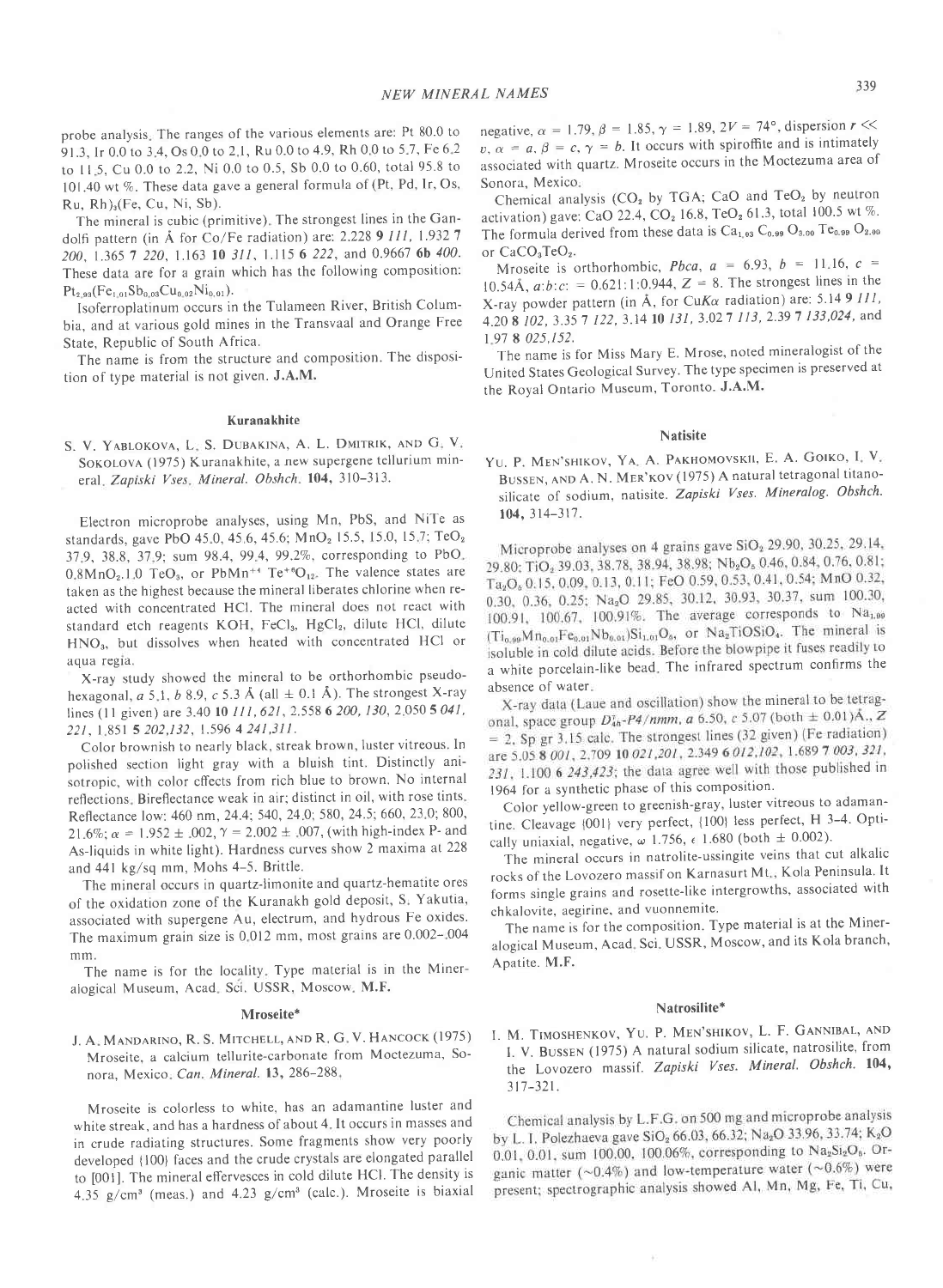Ca, Ba, Zr. The mineral is decomposed by water and by weak acids. It melts at 850  $\pm$  20° to a transparent yellowish glass with n  $= 1.505$ . The infra-red spectrum confirms the absence of  $H_2O$  and hydroxyl.

X-ray study shows the mineral to be monoclinic, space group  $C_{2h}^5$ -P2<sub>1</sub>/a<sub>1</sub>; a 12.30  $\pm$  0.02, b 4.88  $\pm$  0.01, c 8.27  $\pm$  0.03 A,  $\beta$ 104°14',  $Z = 4$ , Sp gr calc. 2.51, measured 2.48. The unit cell is slightly larger than that of Donnay and Donnay for synthetic material (Am. Mineral. 38, 163-171 (1953). The strongest X-ray lines (Fe radiation) (28 lines given) are 6.06 10 200, 4.17 6 011, 3.97 8 300, 3.64 7 211, 2.98 9 400, 202, 212, 2.435 8 020.

The mineral is colorless, cleavage {100} micaceous, {001} distinct, {01l} poor. Twins on {100}, noted on synthetic material by Donnay and Donnay, were not noted. Optically biaxial, negative, with undulatory extinction and anomalous blue interference colors,  $\alpha$ 1.507,  $\beta$  1.517,  $\gamma$  1.521, 2V (484 nm) 63-64°, 2V (645 nm) 49-50°), dispersion  $r < v$ ,  $Y_{484} \wedge c = -12^{\circ}$ ,  $Y_{845} \wedge c = 1-2^{\circ}$ .

The mineral occurs as pseudohexagonal thick-tabular crystals up to  $6 \times 6 \times 4$  cm in size, intergrown with microcline, analcime, natrolite, lomonosovite, ussingite, and vuonnemite in pegmatitic segregations of nepheline syenites, Mt. Karnasurt, Kola Peninsula.

The name is for the composition. Type material is in the museums of the Leningrad Mining Institute, the Academy of Sciences, USSR, Moscow, and its Kola Branch. Apatite. M.F.

#### Pinchite\*

B. D. STURMAN AND J. A. MANDARINO (1974). Pinchite, a new mercury oxychloride from Terlingua, Texas. Can. Mineral. 12. 4t74t8.

The mineral occurs as euhedral crystals up to one mm in size. Crystals are orthorhombic, Ibam, a 11.54, b 6.08, c I1.64A. The following forms are present: {001}, {010}, {100}, and {012}. The mineral is black to dark brown, has a reddish brown streak, is quite soft, and shows no cleavage. Thin fragments are transparent and strongly pleochroic from red to almost black. The optical constants could not be measured, but the refractive indices are higher than 2.00 and the birefringence is very strong. Strongest lines in the X-ray powder pattern (in Å for CuKa radiation) are: 3.94 60 211, 3.256 35 310, 2.919 50 004, 2.837 100 213, 312, 2.695 80 022, and 2.619 20 314. The calculated density ( $Z = 4$ ) is 9.25 g/cm<sup>3</sup> and the measured density is  $9.5$  g/cm<sup>3</sup>.

Neutron activation analysis gave: HgO 94.5, Cl 6.3, Br 0.2, total 101.0, less  $O = Cl + Br 1.4$ , total 99.6 wt %. This gives a formula of  $Hg_{20.00}$  O<sub>15.99</sub> Cl<sub>8.15</sub> Br<sub>0.11</sub> or, ideally,  $Hg_{5}O_{4}Cl_{2}$ .

The name is for Mr. W. W. Pinch, private collector of Rochester, New York, who provided the material. Type material is preserved in the Royal Ontario Museum, Toronto; the private collection of Mr. Pinch; and the Smithsonian Institution, Washington. J.A.M.

### Rhodium\*

Louis J. CABRI AND J. H. GILLES LAFLAMME (1974) Rhodium, platinum, and gold alloys from the Stillwater Complex. Can. Mineral. **12,** 399–403.

A single subhedral grain (175  $\times$  195 microns) has been identified as platinian rhodium. Under reflected light (in air) the mineral is bright white and isotropic. Reflectance values (averages of three measurements) are: 75.2 (470 nm), 72.6 (546 nm), 73.3 (589 nm),

and 75.7 (650 nm). Micro-indentation measurements gave  $VHN<sub>so</sub>$  $= 165$  (136-194 for eight indentations). Electron microprobe analysis gave Pt 59.6, Rh 41.7, total 101.3 wt. %. The formula derived from these data is  $Rh_{.57}$  Pt.43. The mineral is cubic with a cell edge of 3.856A. The strongest lines in the X-ray powder pattern (in-A for CuK $\alpha$  radiation) are: 2.227 6 111, 1.362 5 022, 1.162 5 113, 0.8847 7 133, 0.8623 8 024, and 0.7874 10 224.

The type grain is preserved in the Royal Ontario Museum, Toronto. J.A.M.

#### Rustenburgite\* and Atokite\*

P. MIHÁLIK, S. A. HIEMSTRA, AND J. P. R. DE VILLIERS (1975) Rustenburgite and atokite, two new platinum-group minerals from the Merensky Reef, Bushveld Igneous Complex. Can. Mineral.13.146-150.

Two small  $(\sim 100$  microns in diameter) grains from platinum mineral concentrates have been found to be new minerals. One is rustenburgite and the other is atokite. Because both minerals have such similar properties, they are discussed together in this abstract.

Under reflected light, both minerals are light cream in color with high reflectance. Although no bireflection was observed, it was detected in both minerals by photometric measurements. Slight anisotropism is present and is slightly more distinct in oil. Minimum and maximum reflectance values for rustenburgite are: 55.6 and 56.8 (480 nm),59.3 and 60.3 (546 nm),59.9 and 60.9 (589 nm), and 61.2 and 62.1 (656 nm). For atokite the values are: 57.4 and 60.8 (480 nm), 59.2 and 65.1 (546 nm), 60.4 and 63.5 (589 nm), and 62.2 and 65.8 (656 nm). The microhardness (VHN<sub>25</sub>) is 365 for rustenburgite and 357 for atokite.

Gandolfi X-ray diffraction data were esentially the same for two minerals. The strongest lines in the two patterns are:  $2.295100$   $111$ , 1.408 90 220, 1.202 100 311, 0.9153 90 331, and 0.8145 90 422, all in Å for CuK $\alpha$  radiation. The minerals are cubic, have a space group of Fm3m, and a unit cell edge of 3.991A. The space group of synthetic rustenburgite and synthetic atokite is Pm3m and it is considered possible that the natural materials are disordered due to strain induced during the lengthy physical beneficiation procedures used to obtain the concentrate.

Electron microprobe analysis of rustenburgite gave: Pt 53.44, Pd 28.28, Sn 17.70, total 99.42 wt. %. The formula derived from these data is  $Pt_{0.398}Pd_{0.386}Sn_{0.217}$  or, ideally (Pt,Pd)<sub>3</sub>Sn. (Note by J.A.M.-The subscripts are given as the "atomic proportions" in Table 3 of the paper. These are not the usual "atomic proportions" but are the atomic proportions divided by the sum of the atomic proportions. The formula is, thus,  $(Pt_{1.59}Pd_{1.54})Sn_{0.87})$ . The mineral is palladian rustenburgite.

Electron microprobe analyses of atokite gave: pt 43.74, pd 38.35, Sn 18.65, total 100.74 wt. %. The derived formula is  $Pd_{0.486}Pt_{0.302}Sn_{0.212}$  or ideally, (Pd,Pt)<sub>3</sub>Sn. (The same note about "atomic proportions" applies here. The formula derived from the data is  $(Pd_{1,94}Pt_{1,21})Sn_{0,85})$ . The mineral is platinian atokite.

Zvyagintsevite,  $(Pd, Pt)_{a}(Pb,Sn)$ , is the lead analog of atokite. The unnamed minerals of Razin and Bykov (1971) (see abstract in Am. Mineral. 57, 595-597) are members of the rustenburgiteatokite series. The Pt-rich mineral is a palladian rustenburgite and the Pd-rich mineral is an atokite.

The names are for the Rustenburg Platinum Mine and the Atok Platinum Mine, both in the Bushveld lgneous Complex, Republic of South Africa. No mention is made of the depository for the type specimens. J.A.M.